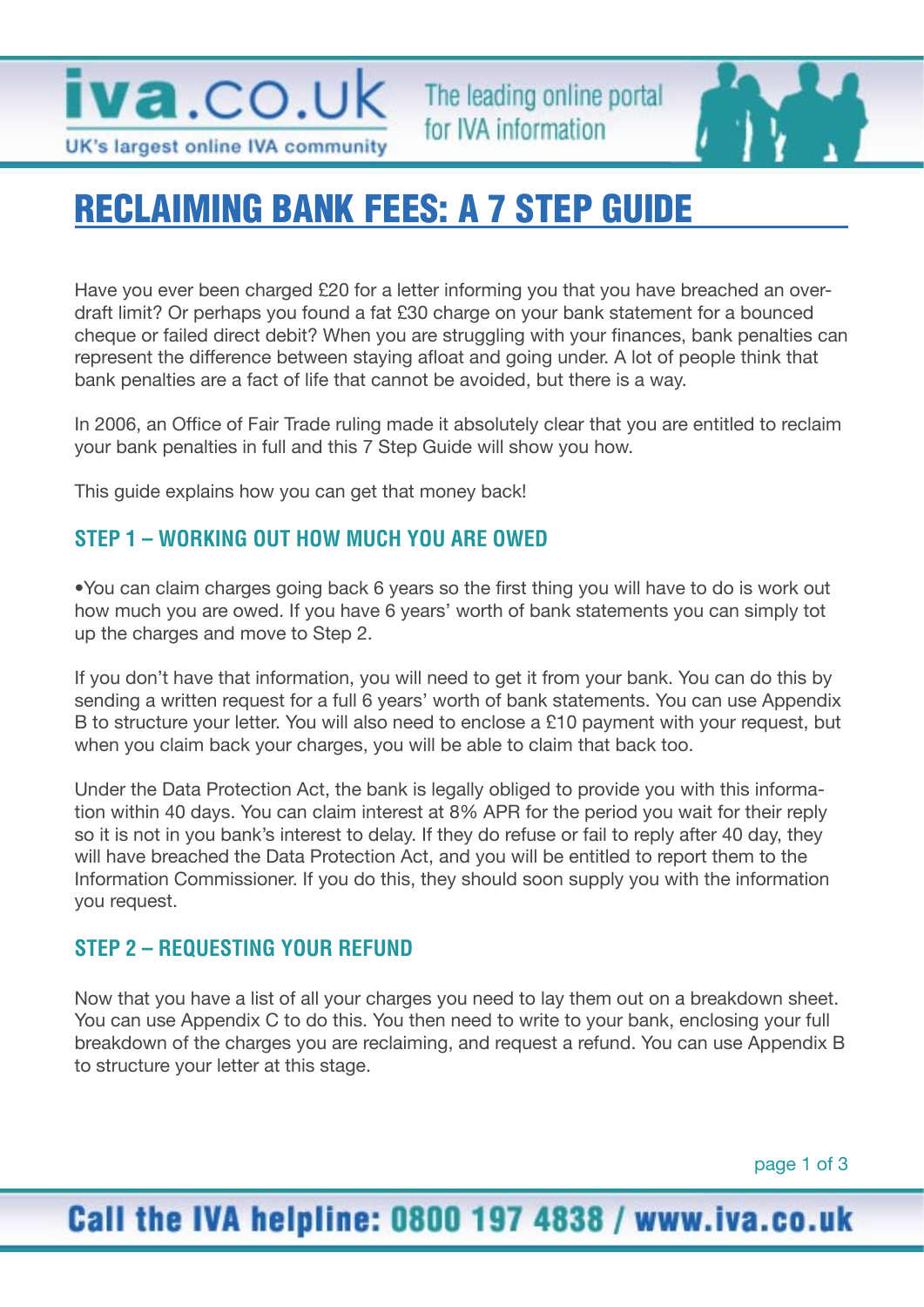



**STEP 3 – THE REPLY FROM YOUR BANK**

When your bank replies, they will normally give one of four responses.

They might...

1)Offer you a partial or full refund. If this happens, they should include full details of how you can receive your refund and you can move to Step 4.

2)Claim that they are looking into it and, under the banking code, have 8 weeks to respond. If this happens, you should wait 14 days before moving to Step 5.

3)Claim that the charges are in your terms and conditions and instruct you to contact the Ombudsman. If this happens, go to Step 5.

4)Claim that the charges are not unlawful. If this happens, go to Step 5.

### **Step 2 - The local authority considers your representations**

Your local authority will:

1.Consider representations received in time;

2.Decide whether to accept or reject them;

3.If they accept they will:

a.send you a Notice of Acceptance (a letter issued by a Council to a motorist following their formal representation against a Notice to Owner indicating that this representation has been accepted)

b. cancel the Notice to Owner (a statutory notice to be served by the council on the person believed by them to be the owner of a vehicle issued with a Penalty Charge Notice that remains unpaid after 28 days)

4. If they do not accept they will:

a. send you a Notice of Rejection (a letter issued by a Council to a motorist following their formal representation against a Notice to Owner, indicating that this representation has been rejected)

b. send you a Notice of Appeal form (the form which must be issued to a motorist along with a Notice of Rejection and which opens up the motorist's right to appeal to an independent Parking Adjudicator)

The local authority should respond to representations within 3 months.

## **STEP 4 – DECIDING WHETHER TO ACCEPT THE BANK'S OFFER**

If the bank offers you a partial refund, you have 2 options.

1)If you wish, you can accept the partial refund, but remember, the money is yours and you are entitled to it.

page 2 of 3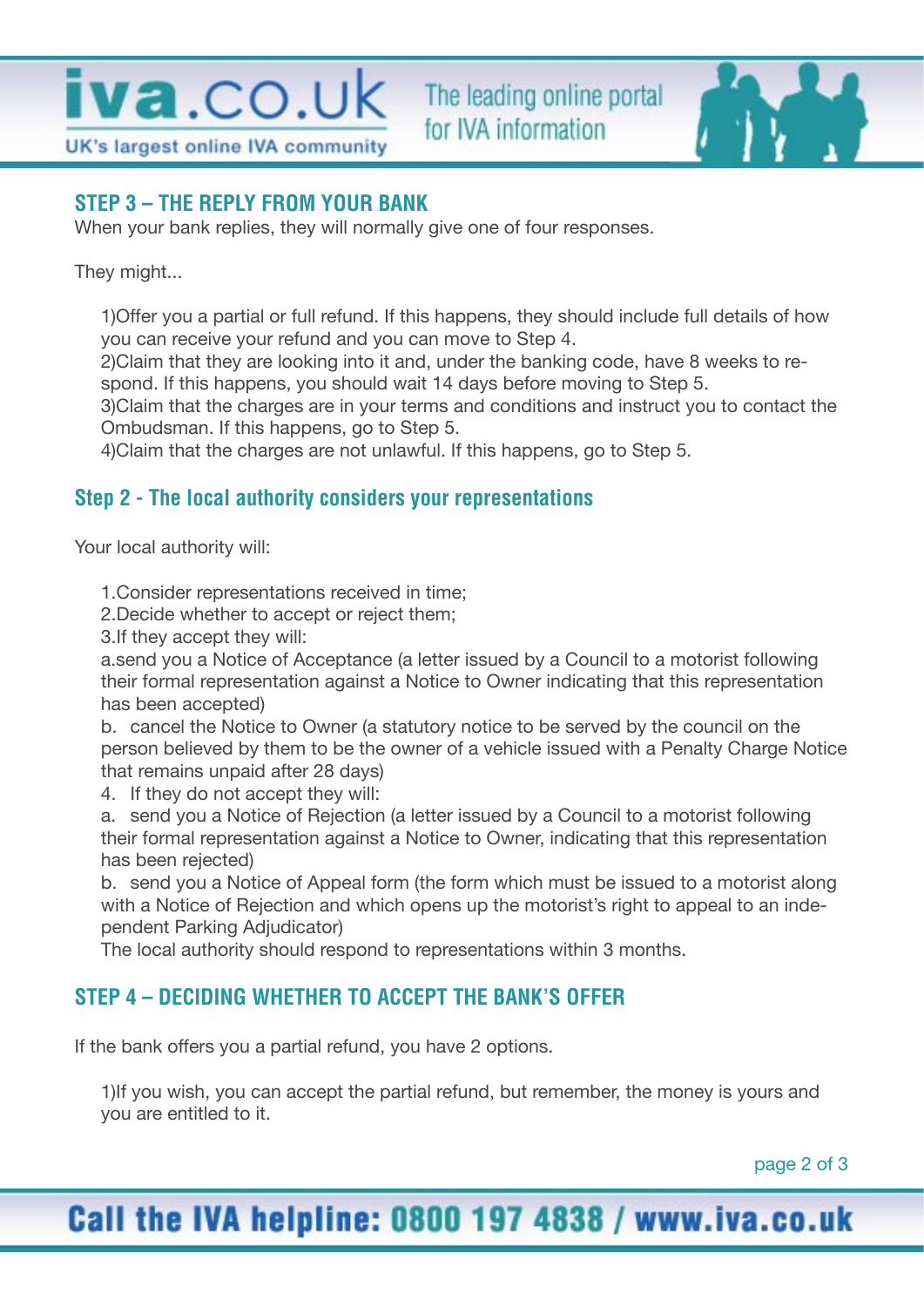

The leading online portal for IVA information



2)You can reject the offer.

If you decide to reject the offer, you should write back to your bank and tell them that, while you thank them for the offer, they now have 7 days to refund you in full or you will begin court proceedings.

### **THE PROCESS FOLLOWING REJECTION**

Once a Notice of Rejection has been served, you have 28 days to either:

•Pay the charge; or

•Appeal to the Adjudicator. A Notice of Appeal form should be sent by the local authority with their Notice of Rejection. If it is not, contact the authorities to get one.

If you wish to appeal to the Adjudicator later than the 28 days, you should still send your appeal but you MUST explain on the Notice of Appeal form the reason it is late. The Adjudicator will then decide whether to allow you to appeal late.

### **STEP 5 – BEGINNING COURT PROCEEDINGS**

If your bank refuses to refund your fees, you will need to begin court proceedings. The easiest way to do this is to register online at Money Claim Online, Her Majesty's Courts Service Internet based service for claimants and defendants.

When you register your claim, you will need to pay upfront court fees of £30 - £120, depending on how much you are claiming. Remember, in most cases, the banks will not contest your claim so it is up to you to decide if it is worth pursuing the claim once you know the cost. If you are receiving any kind of benefits, you can avoid paying the court fees. Contact your local county court for details.

Once your claim has been submitted, the bank will usually respond in one of three ways:

1)Fail to acknowledge the claim. If this happens, after 14 days you can ask the court for a default judgement and you will win your claim.

2)Agree to pay your claim in full, including interest and court fees.

3)Submit an acknowledgement of your claim. If this happens, they will have 14 days to enter a defence.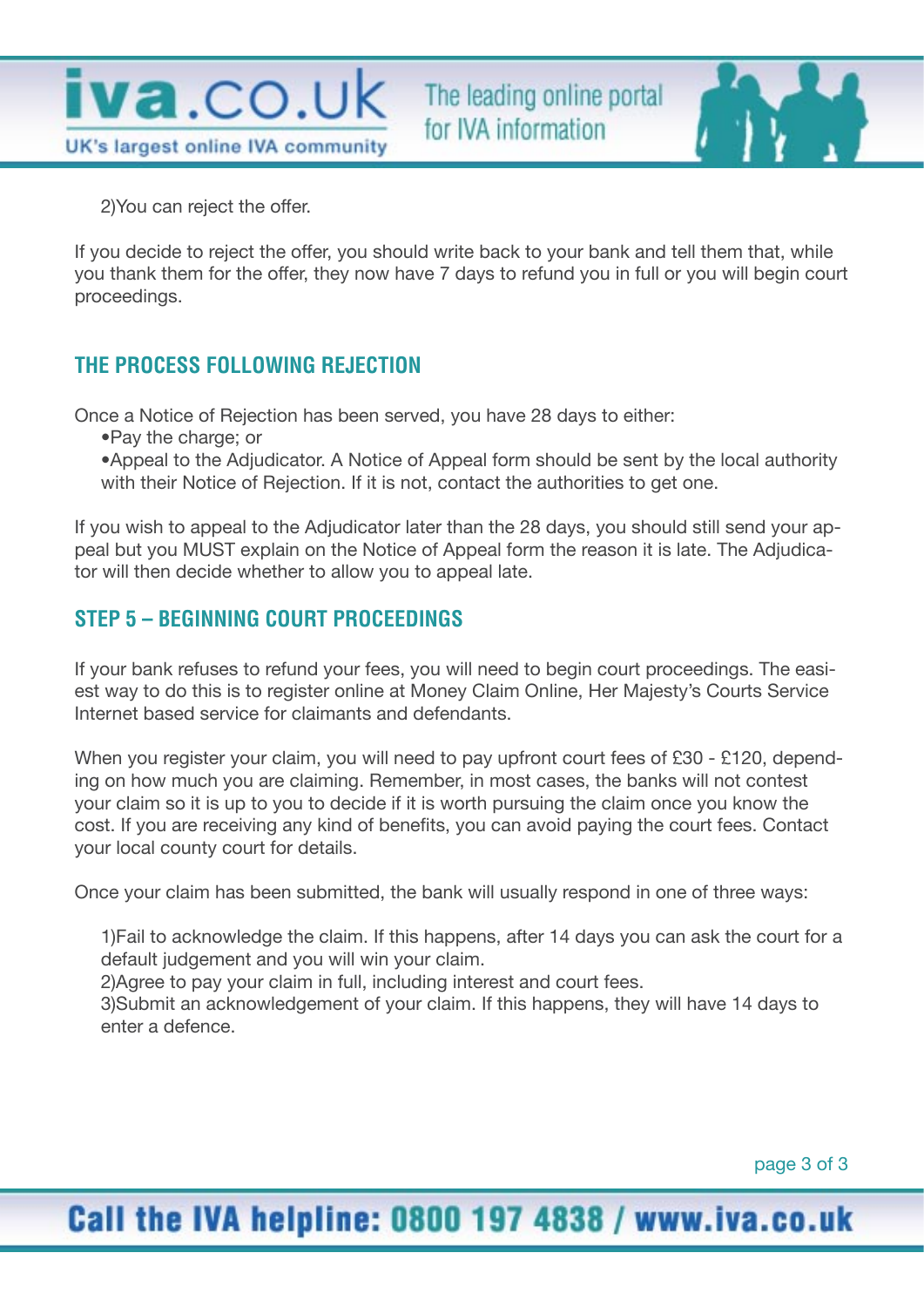**iva**.co.uk UK's largest online IVA community



### **STEP 6 – DEALING WITH YOUR BANK'S DEFENCE**

A lot of banks submit an acknowledgement, and then decide to pay your claim. In some cases, however, the bank will submit a defence.

If they do, you will be sent a Court Allocation Questionnaire. This must be returned within 7 days and can involve an additional fee.

The court will then set a date. However, by this point, most banks will have settle, if they have not already, rather than go to the trouble of going to court. If it does go to court, just remember, you are entitled to your claim and should not feel guilty.

If you are nervous about fees, you can look into getting a 'No Win, No Fee' solicitor to help you.

#### **STEP 7 – AVOID IT HAPPENING AGAIN**

As obvious as it sounds, the best way to avoid being stuck with penalty charges is to avoid going into unauthorised debt.

If you are experiencing problems with debt, you may benefit from speaking to a debt solutions company, such as Thomas Charles and Co Ltd who can be contacted on 0870 141 72 71.

page 4 of 3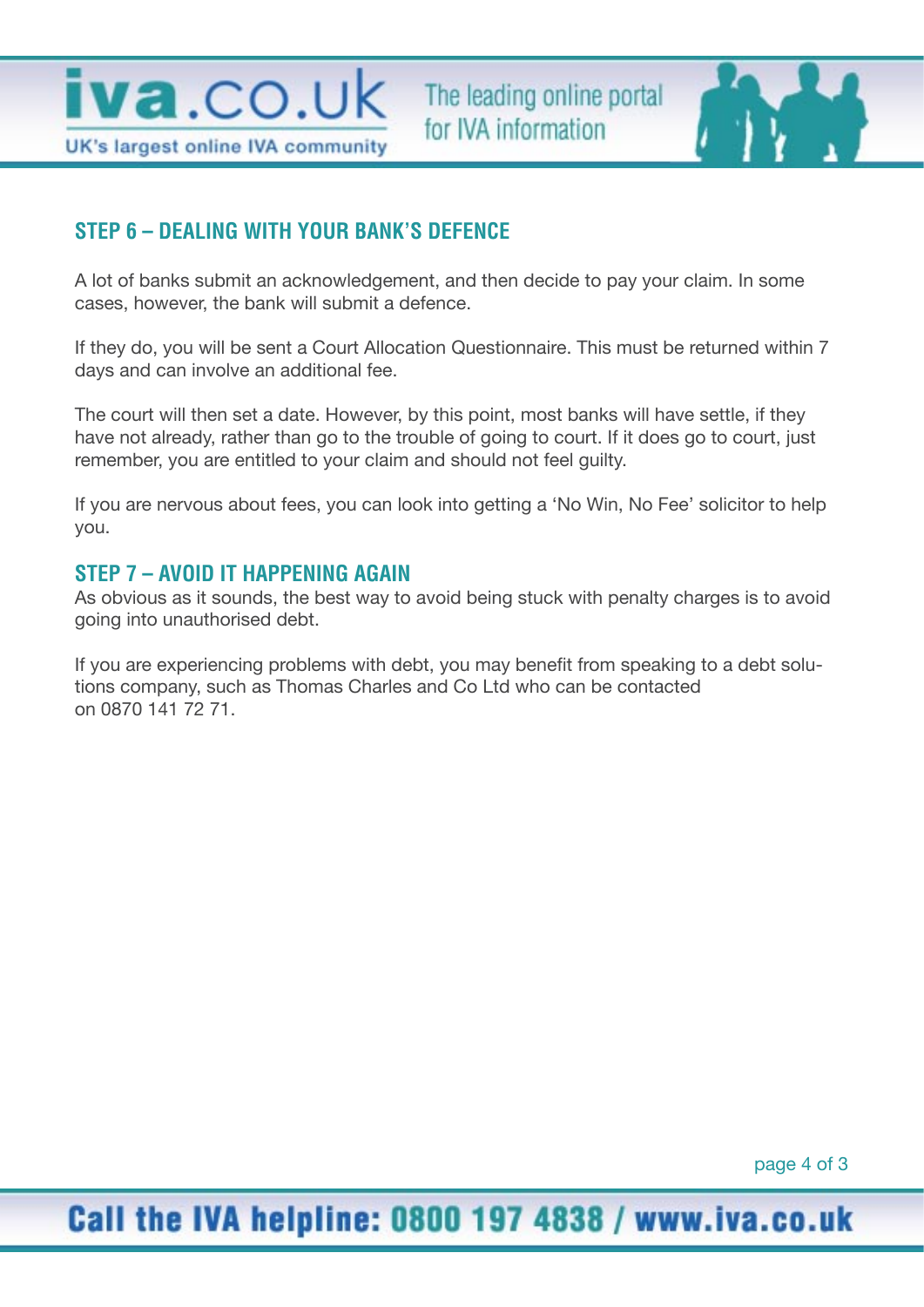

The leading online portal for IVA information

### **APPENDIX A**

[your name] [your address]

[bank name] [bank address]

[date]

### **Data Protection Act disclosure request**

Dear Sir/Madam

**ACCOUNT DETAILS:** [your account number and sort code]

Under the Data Protection Act 1984 and 1998, and including the right of subject access under these acts, please supply me with a complete list of transactions and charges relating to my bank account since [date – up to 6 years prior to date of letter]. Alternatively, a complete set of bank statements for that period will be acceptable.

Additionally, where there has been any event in my account history over this period which has required manual intervention by any member of your staff or any other person, I require disclosure of any indication or notes which have either caused or resulted in that manual intervention or other evidence of that manual intervention in relation to my banking business with you.

If you are unable to supply data relating to manual intervention because there has been no such manual intervention then please be so kind as to confirm this in your response to this request.

I enclose the statutory maximum fee of £10. You have 40 days in which to comply. Furthermore, if I discover that you have levied disproportionate penalties against me then I shall be reclaiming them and also reclaiming the enclosed £10 DPA disclosure fee. Furthermore, I am sure you are now aware, due to the sheer amount of these letters you receive, plus the massive media attention, that every time you receive one of these letters it will be followed up by a request for a full refund of any disproportionate penalty charges, this will give you 14 days to do so before court action. Please note, if I have to take court action to reclaim these charges then I will do so. Therefore, to save yourselves some time and money,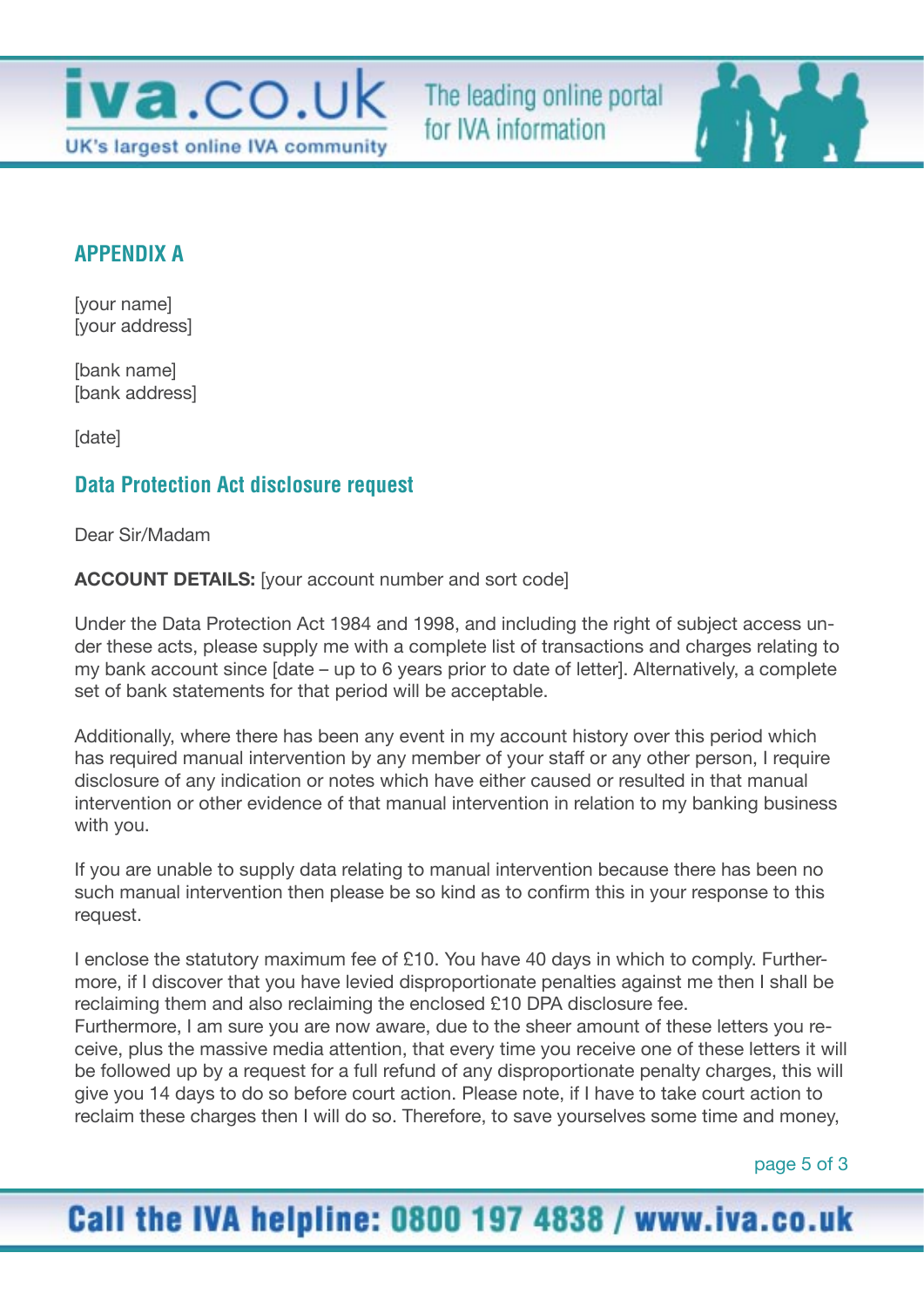



Yours faithfully, [name] **APPENDIX B**

[your name] [your address]

[bank name] [bank address]

[date]

#### Dear Sirs **ACCOUNT DETAILS:** [your account number and sort code]

Due to recent media coverage on bank charges I am now aware that you, [bank name] have been charging me charges that are contrary to the Unfair Terms in Consumer Contracts Regulations 1999. Schedule 2 (e) of the said regulations gives a non-complete list of terms, which may be regarded as unfair, such as a term that requires me as a consumer who fails in his obligation, to pay a disproportionately high sum in compensation.

I believe that your charges are disproportionately high and therefore they are contrary to the Unfair Terms in Consumer Regulations 1999. In addition, I believe that your charges are a Penalty. Penalty charges are irrecoverable at common law. The precedent for this was Dunlop Pneumatic Tyre Co Ltd v New Garage and Motor co Ltd [1915] AC 79 along with Murray v. Leisure play [2005] EWCA Civ 963. It was held that a contractual party can only recover damages for an actual loss or liquidated losses. It is clear that your charges do not reflect any actual and or real loss.

Furthermore, if you fail to comply with this letter, I request without further notice a breakdown and proof of all costs involved, in regards to your actual or liquidated losses involved in any breach of contract to which these charges relate with yourselves, and that these charges reflect your true costs in relation to the said charges, and are proportionate to the charges levied on my account as defined in Unfair Terms in Consumer Contracts Regulations 1999. Schedule 2 (e). I also hereby request a detailed report of which clause in your terms and conditions each charge has been applied against.

Your charges appear to be nothing more than a profit-making scheme. Therefore I require you to refund me at a total of [£X,XXX.XX], representing the total unlawful charges during the last 6 years. I hereby give you 14 days to refund the charges back on to my account. For the

page 6 of 3